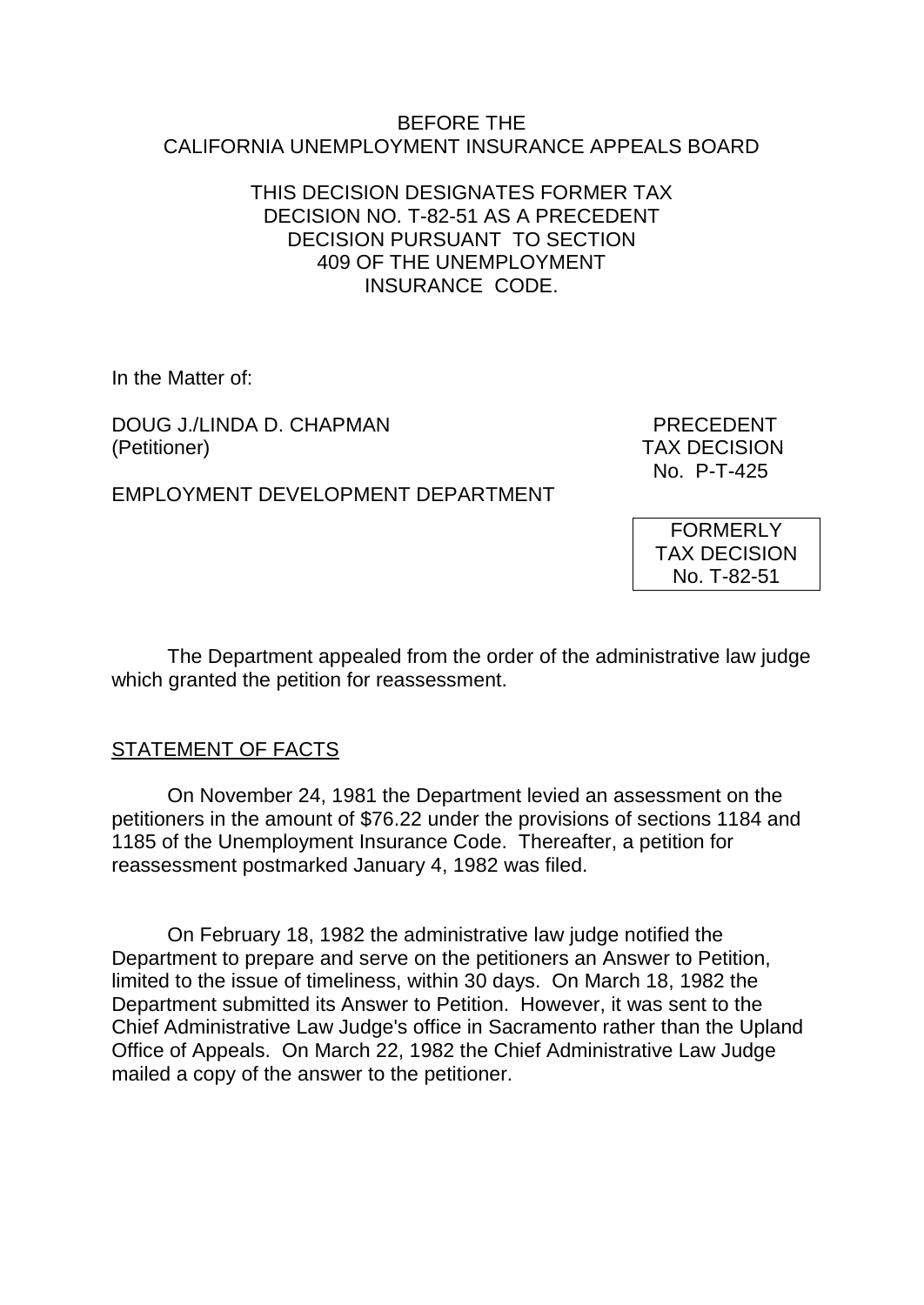On March 23, 1982 the administrative law judge issued an order granting the petition and cancelling the assessment on the grounds that the Department had not submitted its Answer to Petition within 30 days.

## REASONS FOR DECISION

The Unemployment Insurance Code expressly provides for the filing of a petition to a referee in tax matters, but that it contains no express provision for the filing of any answer to the petition. Nor is there anything in the code itself that leads to an implication that the filing of an answer is necessarily expected. All that the code says in this regard is found in that portion of section 1951 which states that

"The manner in which . . . petitions shall be presented . . . and the conduct of hearings and appeals shall be in accordance with rules prescribed by the Appeals Board. . . ."

Pursuant to this code section, and code section 411, the Appeals Board has promulgated its rules which are found in sections 5026(a) and 5005 in Title 22 of the California Administrative Code. Section 5026(a) states:

"Promptly after receipt and registration of a tax petition, a copy of the petition shall be furnished to the department. The department shall be allowed thirty (30) days to submit its written answer to the petition." (underscoring added)

Section 5005 states:

"Unless otherwise specified in the code, the time for filing any . . . answer . . . may be extended or a late filing permitted upon a showing of good cause. . . ." (underscoring added)

As we have already noted, there is nothing in regard to the filing of an answer to a tax petition that is specified in the Unemployment Insurance Code.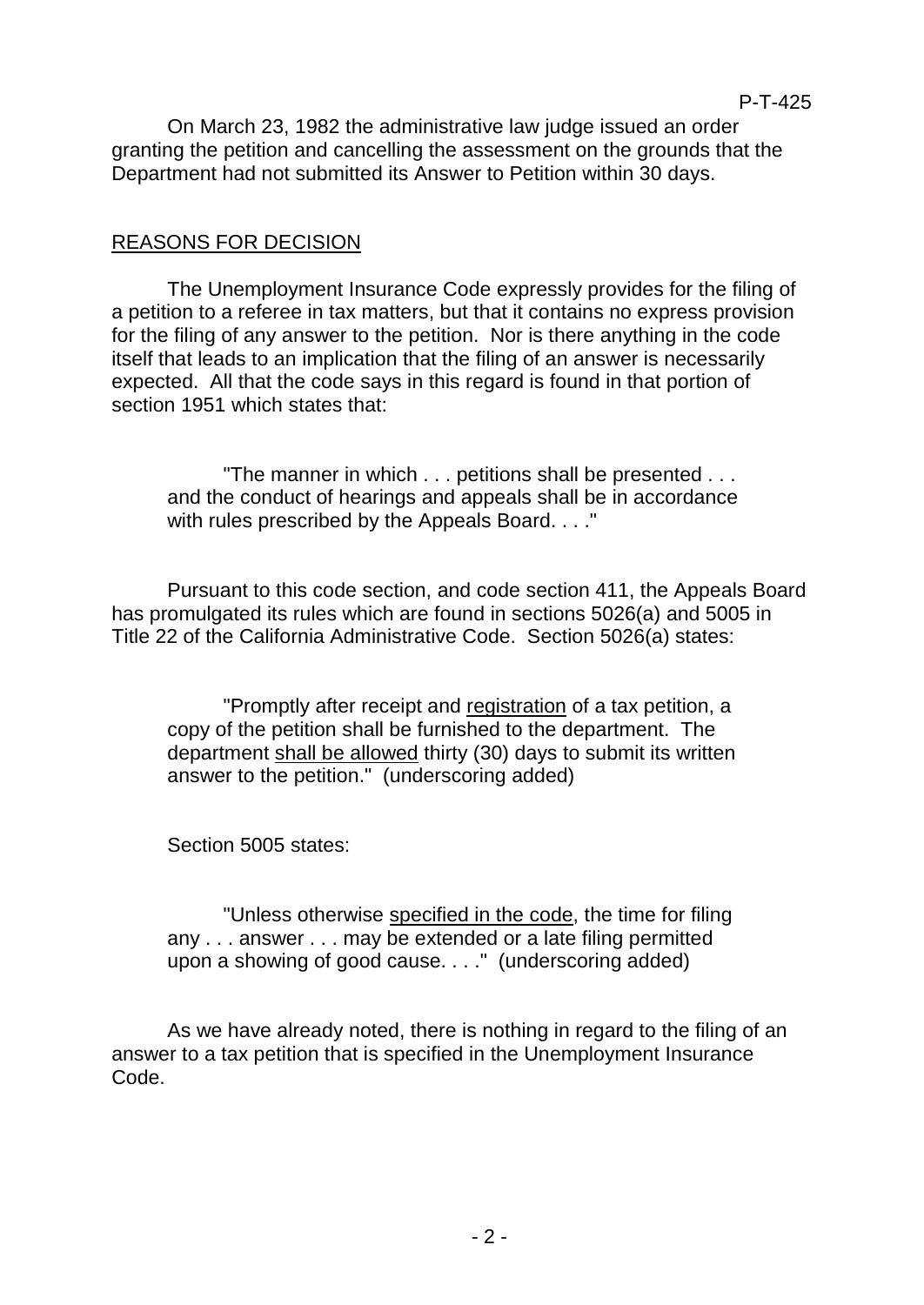On February 18, 1982 the Department was given 30 days to file its answer. The answer was filed on March 18, 1982, the 28th day. We believe that there was substantial compliance with the Appeals Board rules by the Department and the answer was timely filed although it was inadvertently filed in the wrong Appeals Board office. Or if not timely filed, good cause existed for the slight delay in serving the petitioners. Accordingly, on this ground alone, the matter must be remanded to an administrative law judge for hearing and decision.

Even if the answer was not timely filed, the administrative law judge should not have granted the petition. Apparently the administrative law judge believed that section 5026(a) makes it mandatory for the Department to have filed a written answer within 30 days. We cannot find any such obligation expressed, at least not directly in section 5026(a). The exact statement of that section is that:

"The department shall be allowed thirty (30) days to submit its written answer to the petition." (underscoring added)

The direct statement of this rule merely reserves a period of time during which the proceedings cannot progress to a hearing on the petition unless a written answer has been submitted. Nothing is said in regard to whether the Department must submit a written answer within the time allowed, or at all. The administrative law judge, however, takes the position that the effect of the Department's not doing so is the same as that of a default by a defendant under civil procedure.

That effect has been well stated by an appellate court in Jones v. Moers (1928), 91 Cal. App. 65, at pages 69 and 70, 266 Pac. 821 at page 822 to be the following:

"Upon the failure of the defendant to answer the complaint within the time allowed by law, and upon entry of default, in the absence of fraud, the right of the defendant to participate in the litigation is terminated and the subsequent filing of an answer or demurrer on his part is unauthorized and void, unless upon proceedings had, the default is first set aside." (underscoring added)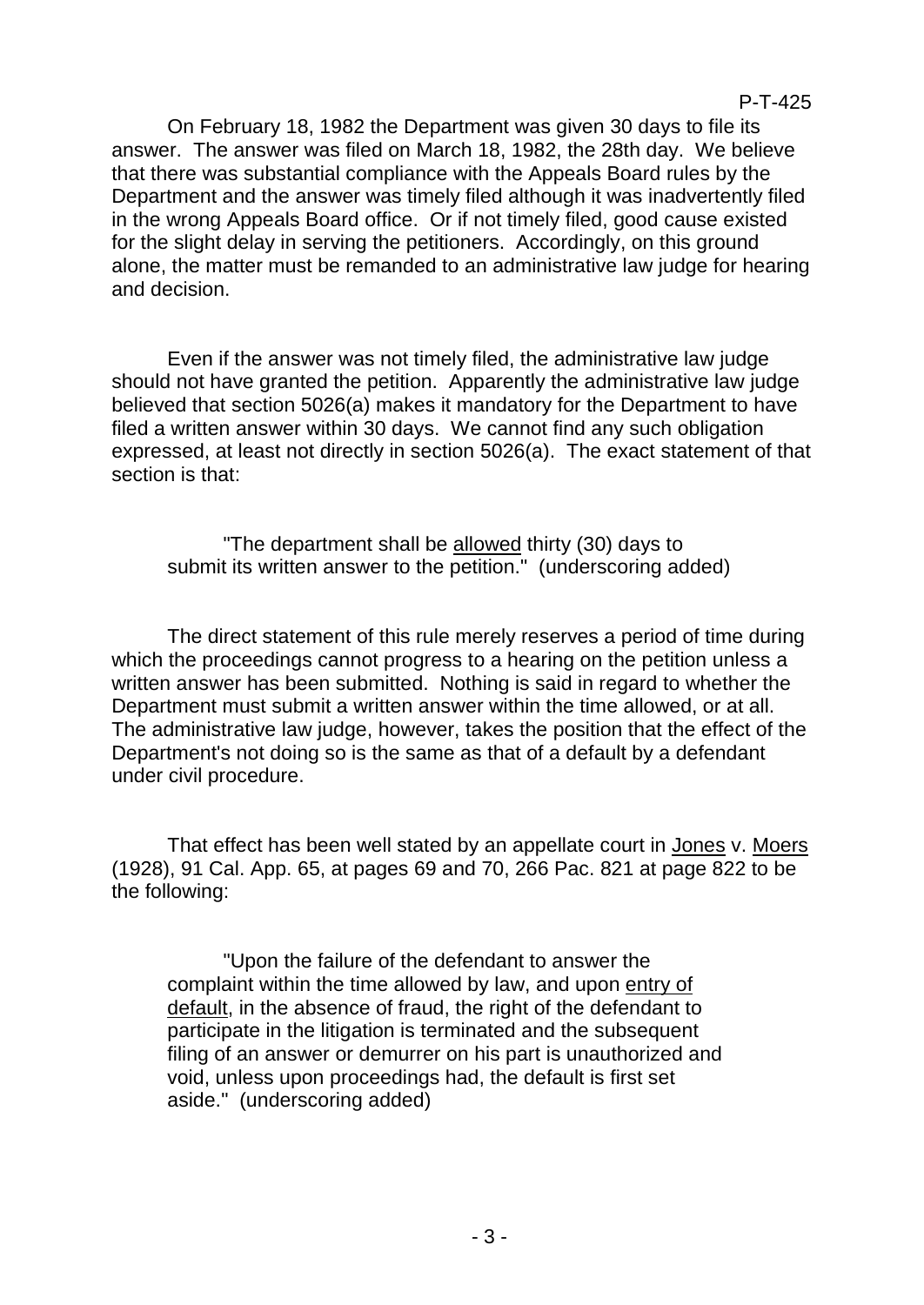We have underscored the words "entry of default" in the above quotation to emphasize that under civil procedure, there is another step beyond the mere failure to file an answer within the time allowed that is a necessary prerequisite to the termination of a defendant's right to participate in the litigation. This additional step is specifically provided for by statute. (See particularly, Code of Civil Procedure sections 412.20 and 585.) There are no comparable statutory provisions or even Board rules providing for the entry of a default against the Department in the type of proceeding before us.

Moreover, even under civil procedure, if an answer is filed after the expiration of the time allowed, but before entry of default, the answer is not a nullity. It will serve to preclude the plaintiff from taking a default unless and until the answer is stricken. Even then, relief from default may be granted upon proper application and showing by the defendant under Code of Civil Procedure section 437. A. B. Metal Products v. MacArthur Properties, Inc. (1970), 11 Cal. App. 3d 642 at page 647, 89 Cal. Rptr. 873 at page 875.

We think that the absence of any express statutory provisions requiring the Department to submit written answers to tax petitions suggests a certain amount of caution against simply proceeding by implication to read a civil default type of effect into the provisions of section 5026(a). As we have noted the civil procedure, itself, does not rest upon implication, but upon express provisions of statute. There are many types of administrative proceedings in which a failure to file an answer does not have a civil default type of effect. Peak v. Industrial Accident Commission (1948), 82 Cal. App. 2d 926, 187 P. 2d 905; Davis, Administrative Law, section 804 (page 528).

The legislature itself has given the Department the unique status of being a specifically designated party to all tax proceedings under the Unemployment Insurance Code. By statute the Department is entitled to notice of the administrative law judge's hearing and of his decision and is given the right to appeal it to us all without reference to any specific statutory requirement that it must answer the petition to be entitled to exercise these rights. The Department even has the right under express provisions of Unemployment Insurance Code section 410 to seek judicial review of our decisions irrespective of whether or not it ever appeared or participated in the proceedings before the administrative law judge or before us.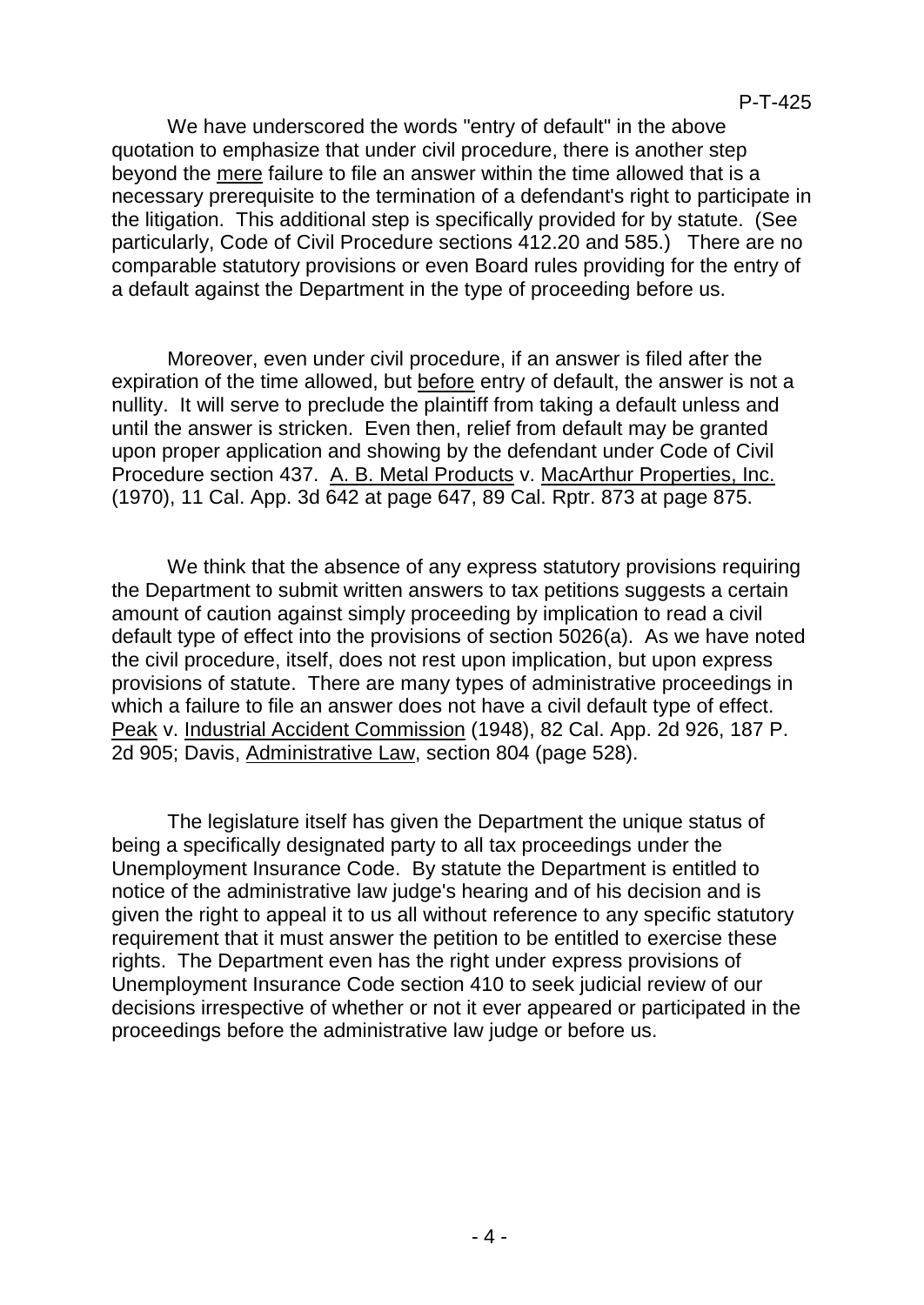These express statutory provisions do not suggest that the legislature contemplated that we should promulgate a procedural rule that would attempt to enforce upon the Department a loss of rights as a party to the proceedings similar to a default under civil procedure. There is an important public interest in having the Department present and participating in these tax proceedings. We think that the problem of the Department's not filing an answer within the time allowed should be approached in a somewhat different way.

Let us remember that in accordance with section 5036 of Title 22, California Administrative Code: "The petitioner has the burden of proving the allegations contained in a tax petition."

The Department's answer is by long administrative practice, not the type of pleading that a defendant is required to file under the provisions of Code of Civil Procedure section 437. Basically, the Department's answer consists of two parts:

- 1. A detailed statement of the Department's version of the facts upon the basis of which it took the action of which the petitioner complains, and
- 2. A detailed statement of its position in regard to the action taken.

The answer, in other words, is designed to be an informative document. It is designed to help the petitioner prepare for the hearing, and to assist the administrative law judge who has an active responsibility in this type of proceeding to elicit full and relevant information from all of the parties.

The gist of this matter is not really default, but the possibility of prejudice. Did the petitioner suffer any prejudice from the Department's failure (if there was a failure) to file its answer within the time allowed. We cannot find any indication in the record that the petitioners herein were prejudiced in any way. Accordingly, this matter must be remanded to an administrative law judge for a hearing and decision.